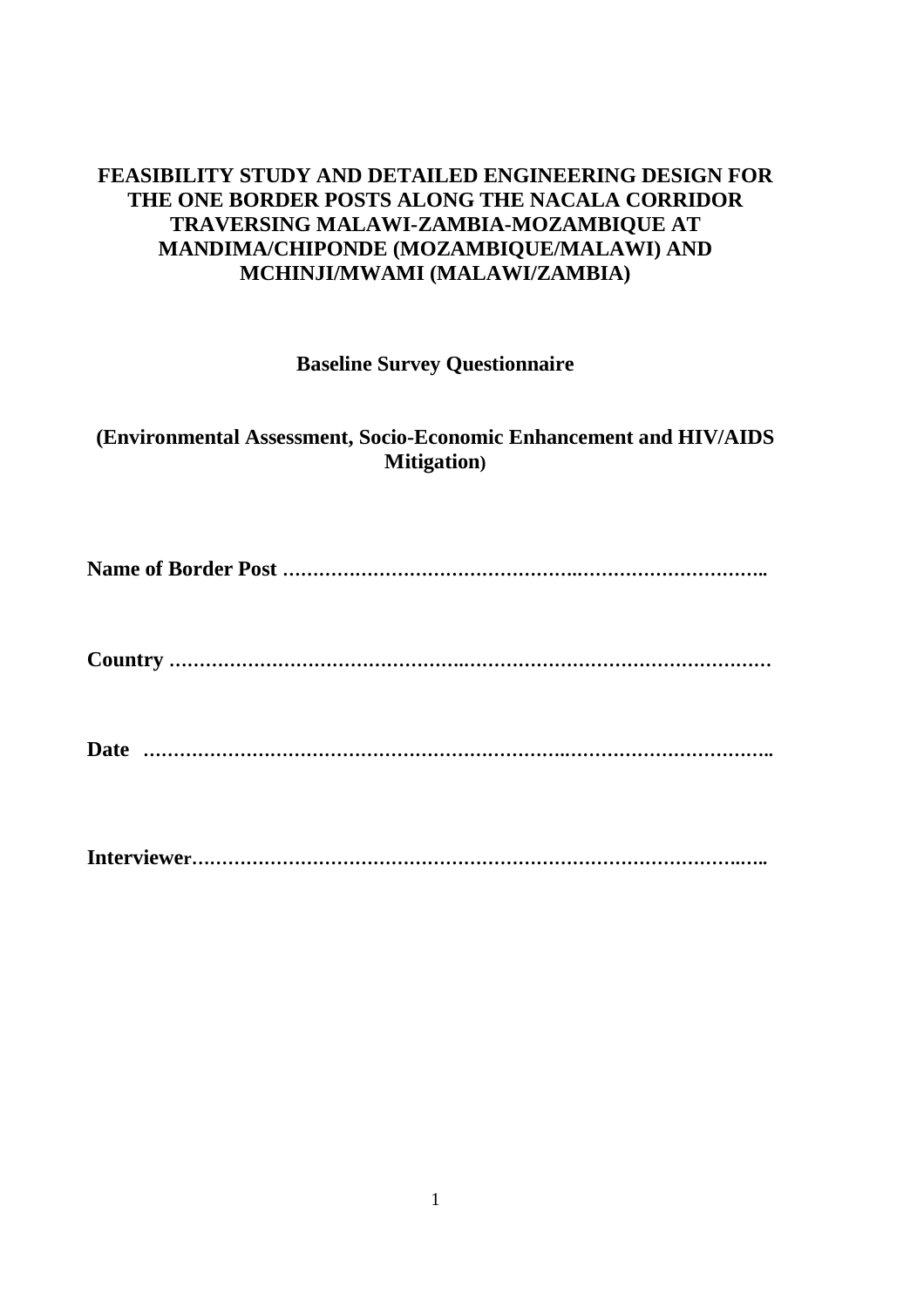## **SECTION III - HOUSEHOLD INFORMATION**

One Stop Border Post (2OSBP) on behalf of a consulting firm called Odongo & Partners Consulting Engineers (OOP) who has been appointed by the Southern African Development Community (SADC) Secretariat to undertake studies for the proposed development.

SADC Secretariat has proposed to convert the existing border posts located in the two neighbouring countries into a One Stop Border Post (OSBP) in order to enhance efficiency of their operations. In this regard the Authority has engaged OOP to undertake studies in the area surrounding the border posts to enable come up with proposals for sustainable implementation of the project. We therefore request you to answer a few environmental and socio-economic questions related to the proposed development. Your name and the name of your institution (apart of those to be resettled) will not feature in the report but the information you give will be used for making proposal for the improvement of facilities at Border Post.

|     |                                                                                   | Questionnaire No.          |  |
|-----|-----------------------------------------------------------------------------------|----------------------------|--|
|     | Reference Number                                                                  |                            |  |
| 1.  |                                                                                   |                            |  |
| 2.  |                                                                                   |                            |  |
| 3.  | Sex 1. Male 2. Female                                                             |                            |  |
| 4.  | i) Position in household a). Husband $\{\}$ b) Wife $\{\}$ c) Son $\{\}$          |                            |  |
|     |                                                                                   |                            |  |
| ii. | What is the total number of occupants living in your house (including respondent) |                            |  |
|     |                                                                                   |                            |  |
| 5.  | (i) How many members of the household are over 18?                                |                            |  |
|     | (ii) How many are under 18?                                                       |                            |  |
|     | (iii)How many are employed?                                                       |                            |  |
|     | (iv) How many are in business?                                                    |                            |  |
|     | (v) How many attend school:?                                                      | a) Primary school          |  |
|     |                                                                                   | b) Secondary school $\_\_$ |  |
|     |                                                                                   |                            |  |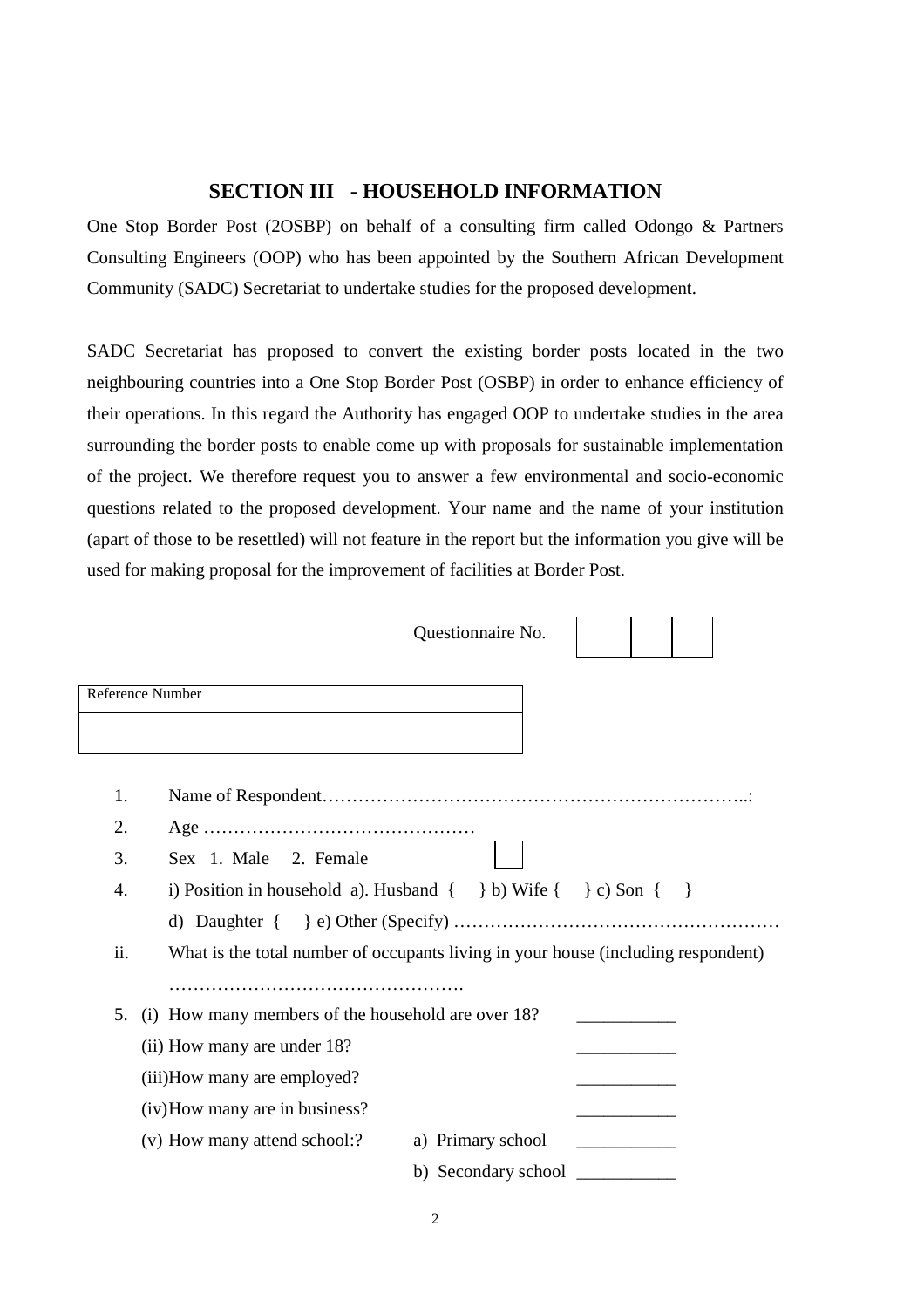c) Training Institute

d) Others (specify)  $\qquad \qquad \qquad$ 

6. i) What income generating activities are the household members involved in? (May be more than one)

| a) Farming    | $\left\{ \begin{array}{c} \end{array} \right.$ |  |
|---------------|------------------------------------------------|--|
| b) Employment | $\{\quad\}$                                    |  |
| c) Business   | $\{\quad\}$                                    |  |
|               |                                                |  |

ii) If farming, what are your main activities? (Tick in appropriate boxes)

|    | <b>Cash Crops</b><br>a)               |                                   | ∤                                                                             |                   |
|----|---------------------------------------|-----------------------------------|-------------------------------------------------------------------------------|-------------------|
|    | b) Subsistence crops                  |                                   |                                                                               |                   |
|    | c) Livestock                          |                                   | $\mathcal{L}_{\mathcal{L}}$                                                   |                   |
|    | d) Business                           |                                   | $\}$                                                                          |                   |
|    |                                       |                                   |                                                                               |                   |
|    |                                       |                                   | iii) If employment, what kind of employment? (Multiple Answers)               |                   |
|    | a) Teacher                            |                                   | $\{$<br>$\}$                                                                  |                   |
|    | b) Doctor / Nurse                     |                                   | $\mathcal{F}$                                                                 |                   |
|    | Clerk<br>c)                           |                                   | $\mathcal{L}$<br>$\{$                                                         |                   |
|    | d) Shop Attendant                     |                                   | $\mathcal{E}$                                                                 |                   |
|    | <b>Petrol Station Attendant</b><br>e) |                                   | $\{$                                                                          |                   |
|    | f)                                    |                                   |                                                                               |                   |
|    |                                       |                                   | iv) If business, what type of business? (Multiple Answers)                    |                   |
|    | a. Vendor                             | $\Box$                            | b. Hawking                                                                    | $\lceil$ $\rceil$ |
|    | Grocer/Kiosk<br>$\mathbf{C}$          |                                   | [ ] d. Retail Shop                                                            |                   |
|    | Wholesale shop<br>e.                  |                                   | [ ] g. Butchery                                                               |                   |
|    | h. Hotel/bar                          | $\begin{bmatrix} 1 \end{bmatrix}$ | i. Boarding Boarding/Lodging                                                  | $\Box$            |
|    | j. Petrol Station                     | $\begin{bmatrix} \end{bmatrix}$   |                                                                               |                   |
| 7. |                                       |                                   | How much do you earn from each activity per annum (you may also calculate per |                   |
|    | month)? (Quote currency)              |                                   |                                                                               |                   |
|    | Farming<br>a)                         |                                   |                                                                               |                   |
|    | b) Employment                         |                                   |                                                                               |                   |

| c) Business |  |
|-------------|--|
|             |  |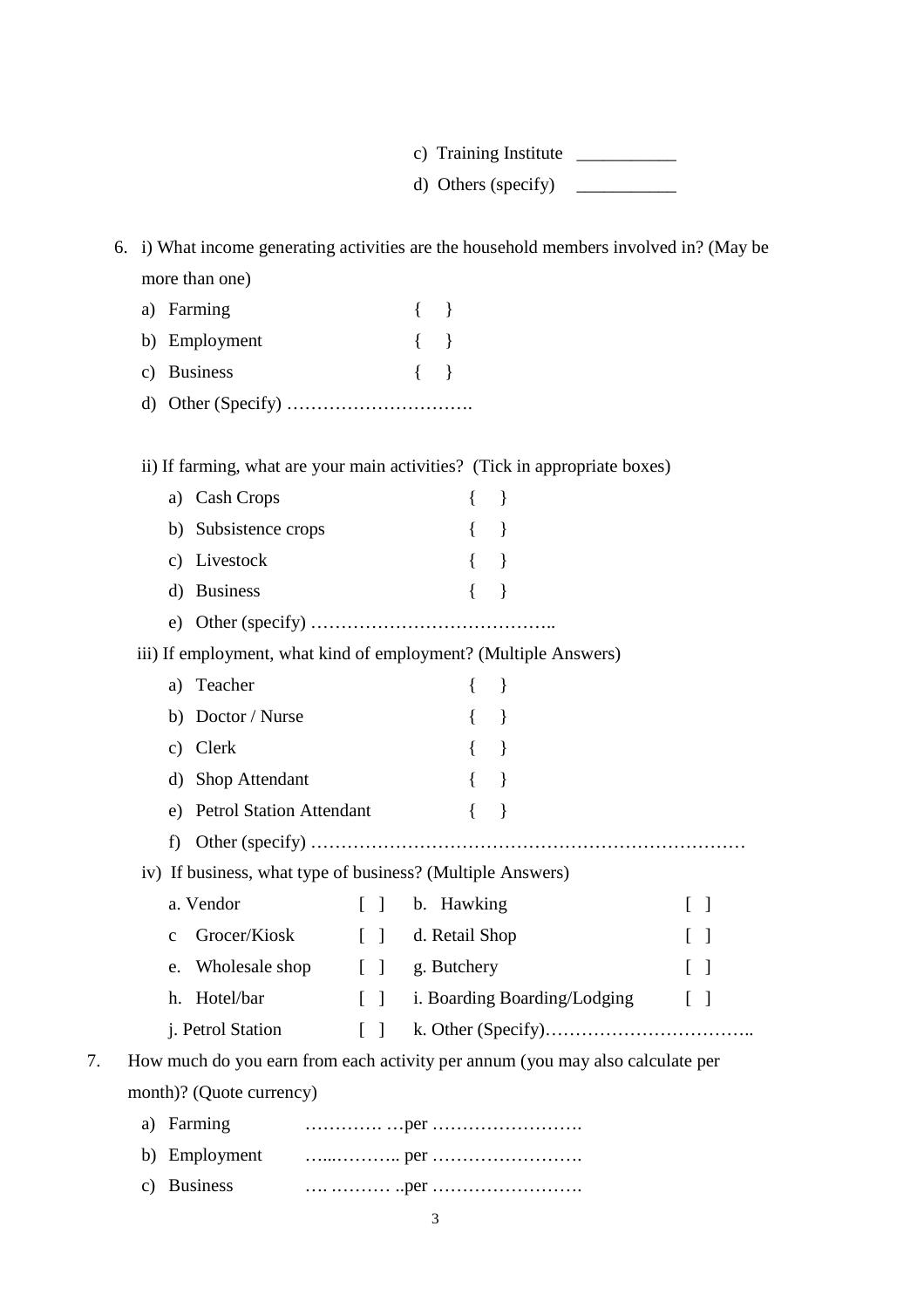d) Other (specify) . .……………per …………………….

8. What is the estimated total household income per month?

|               | a) Less than | $\{ \quad \}$     |                   |
|---------------|--------------|-------------------|-------------------|
| b)            |              | $\{$              | $\left\{\right\}$ |
| $\mathbf{c})$ |              | $\left\{ \right.$ | $\{\}$            |
| d)            |              | $\left\{ \right.$ | $\left\{\right\}$ |
| e)            |              | $\left\{ \right.$ | $\left\{\right\}$ |
| f)            |              |                   |                   |

9. Please list the major household expenditure items in order of importance (give amount per year). (Quote currency)

| $No/S$ <i>i.Item</i> | ii.Amount Spent |
|----------------------|-----------------|
|                      |                 |
|                      |                 |
| ◠                    |                 |
|                      |                 |
|                      |                 |

10. What is the estimated household expenditure per month?

|    | a) Less than | $\{\quad\}$ |  |
|----|--------------|-------------|--|
| b) |              | $\{\quad\}$ |  |
| c) |              | $\{\quad\}$ |  |
| d) |              | $\{\quad\}$ |  |
| e) |              | $\{\quad\}$ |  |
| f  |              | $\{\quad\}$ |  |

11. Please list the type and numbers of assets that are owned by your household. e.g. vehicles, bicycles, farm equipment, land, commercial buildings, company shares.

| ii) No. |  |  |
|---------|--|--|
|         |  |  |
|         |  |  |
|         |  |  |
|         |  |  |
|         |  |  |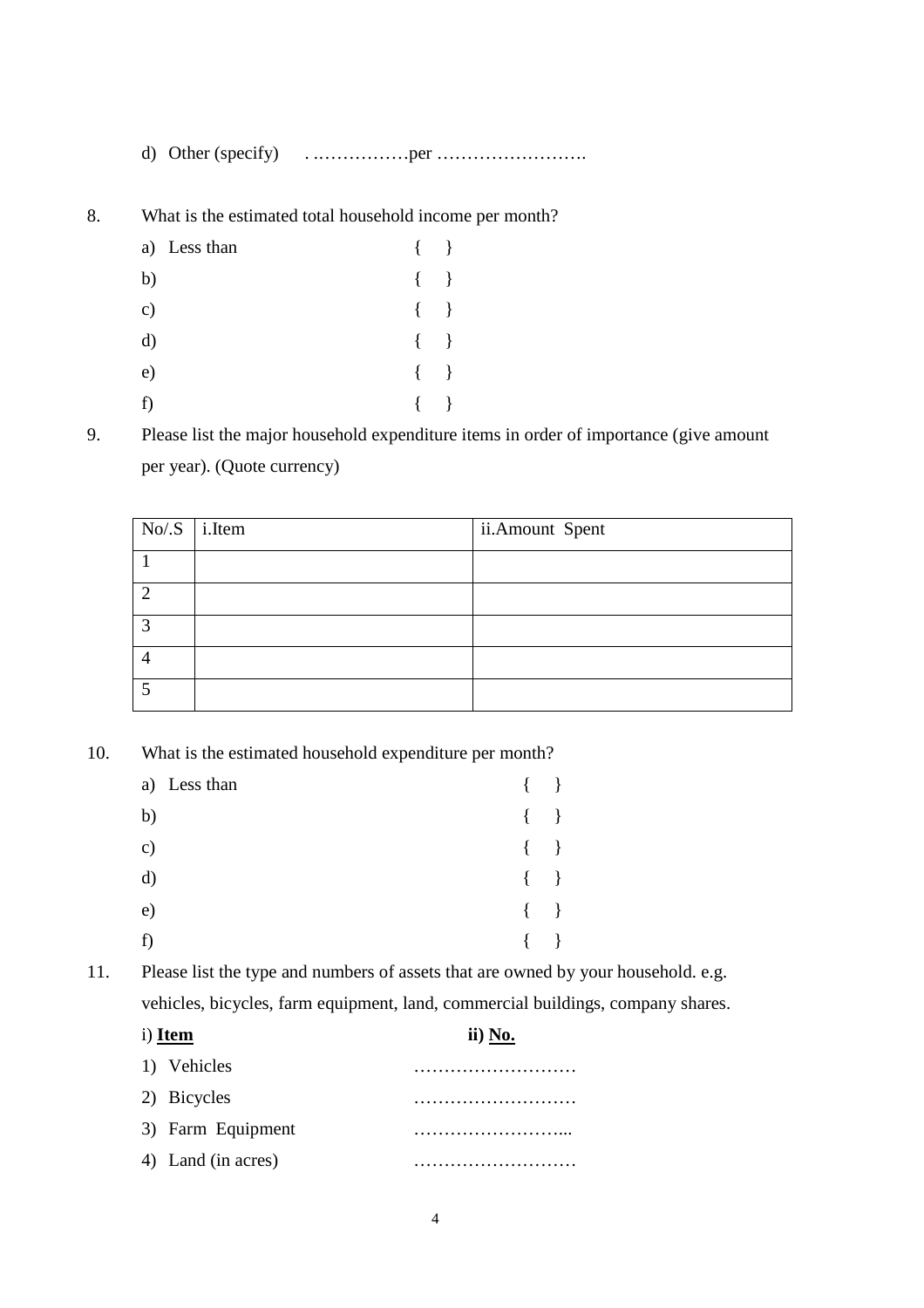| 5) Commercial Building   |  |
|--------------------------|--|
| 6) Company Shares        |  |
| 7) Fixed deposit account |  |

12. What items (assets) would you say you now have, that you did not have two or three years ago (e.g. bicycle, vehicle, land, irrigation system, etc)?

| a) Bicycles.          | $\Box$       |  |
|-----------------------|--------------|--|
| b) Vehicles           | $\mathbf{1}$ |  |
| c) Land               | $\perp$      |  |
| d) Irrigation Systems | $\perp$      |  |
| e) None               | $\mathbf{1}$ |  |

#### **Perception on the existence of the border post and the proposed development**

| 13 | Do you use the services of the existing border post 1. Yes $\begin{bmatrix} 1 & 2 \\ 2 & 5 \end{bmatrix}$ [1 |  |
|----|--------------------------------------------------------------------------------------------------------------|--|
|    | 3. Other (Specify) $\begin{bmatrix} \end{bmatrix}$                                                           |  |
|    |                                                                                                              |  |

|  |  |  |  | 14. How do you rate the services provided at the existing border post 1. Very Good [] |  |  |  |
|--|--|--|--|---------------------------------------------------------------------------------------|--|--|--|
|--|--|--|--|---------------------------------------------------------------------------------------|--|--|--|

|--|--|--|--|--|--|

15. How has the presence of the border post affected your household?

a) ……………………………………………………………. b) …………………………………………………………...

c)…………………………………………………………...

16) How does the existence of the border post affect the entire community?

| 17. What do you suggest should be done to enhance the quality of service at the border post |  |
|---------------------------------------------------------------------------------------------|--|
|                                                                                             |  |
| 3.                                                                                          |  |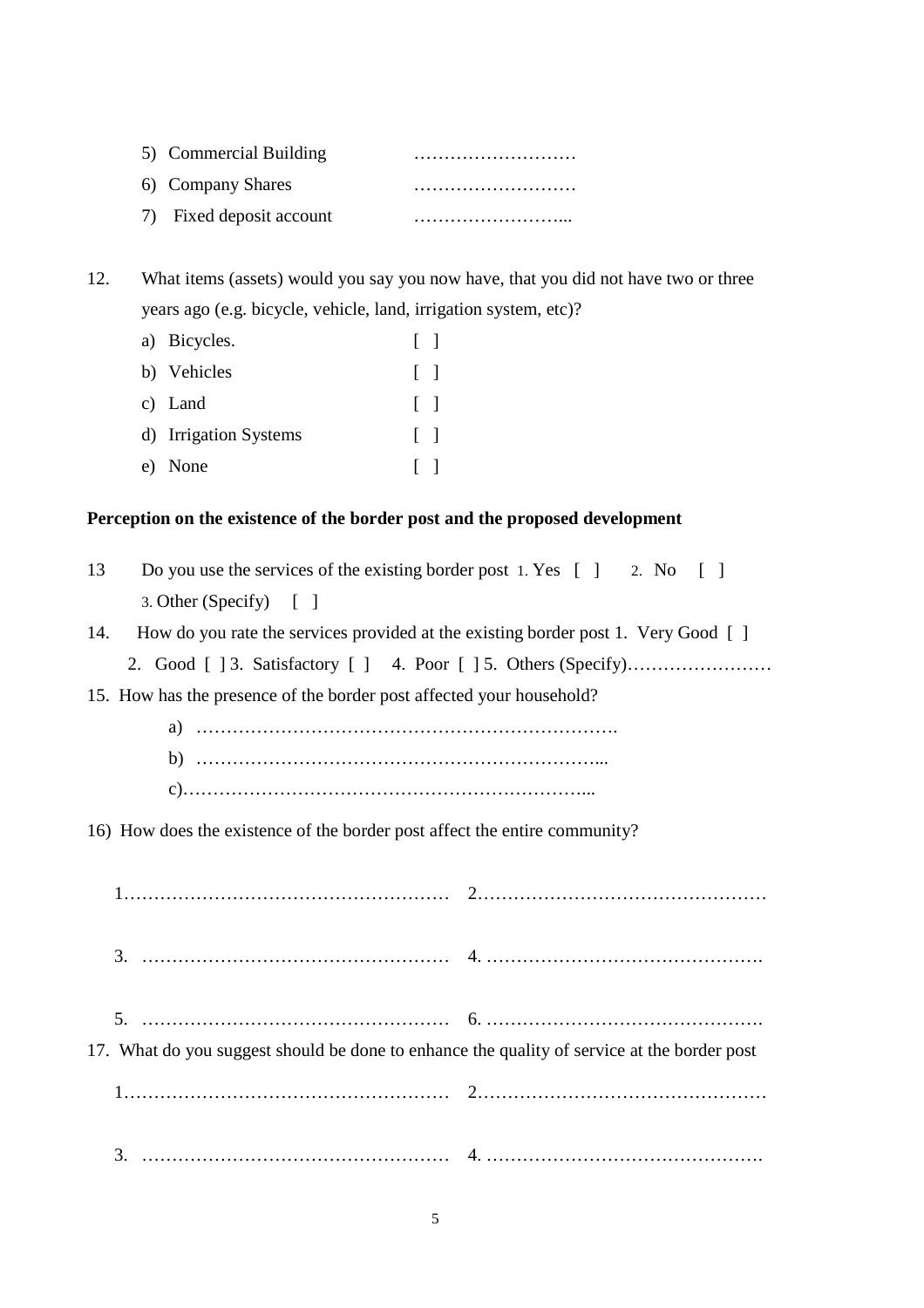|--|

18. How will the formation of the One-Stop Border Post (OSBP) affect your household?

a…………………………………………………………….

- c) …………………………………………………………...
- d) …………………………………………………………...
- e) …………………………………………………………...
- 19. If the One Stop Border Post (OSBP) is to be develop on only one side of either of the two countries, will it affect your household or its activities? 1. Yes [ ] 2. No [ ] 3. Others (Specify)………………………………………

20. If yes is answer given in Q 19) above how will this affect you?

\_\_\_\_\_\_\_\_\_\_

1……………………………………………… 2………………………………………… 3. …………………………………………… 4. ………………………………………. 5. …………………………………………… 6. ……………………………………….

21. In which side would you prefer to have the One Stop Border Post located 1. In your country  $\lceil 1 \rceil$  2. In the neighbouring country  $\lceil 13 \rceil$ . In the middle 4. Other (specify)

22. What services/facilities would you like to be provided in the proposed One Stop Border Post

1……………………………………………… 2………………………………………… 3. …………………………………………… 4. ………………………………………. 5. …………………………………………… 6. ……………………………………….

23. If the development of the OSBP will require expansion meaning acquisition of surrounding land will it affect your household? 1. Yes [ ] 2. No [ ] 24. If answer to Q 23 is yes how will the expansion and land acquisition affect you. a) …………………………………………………………….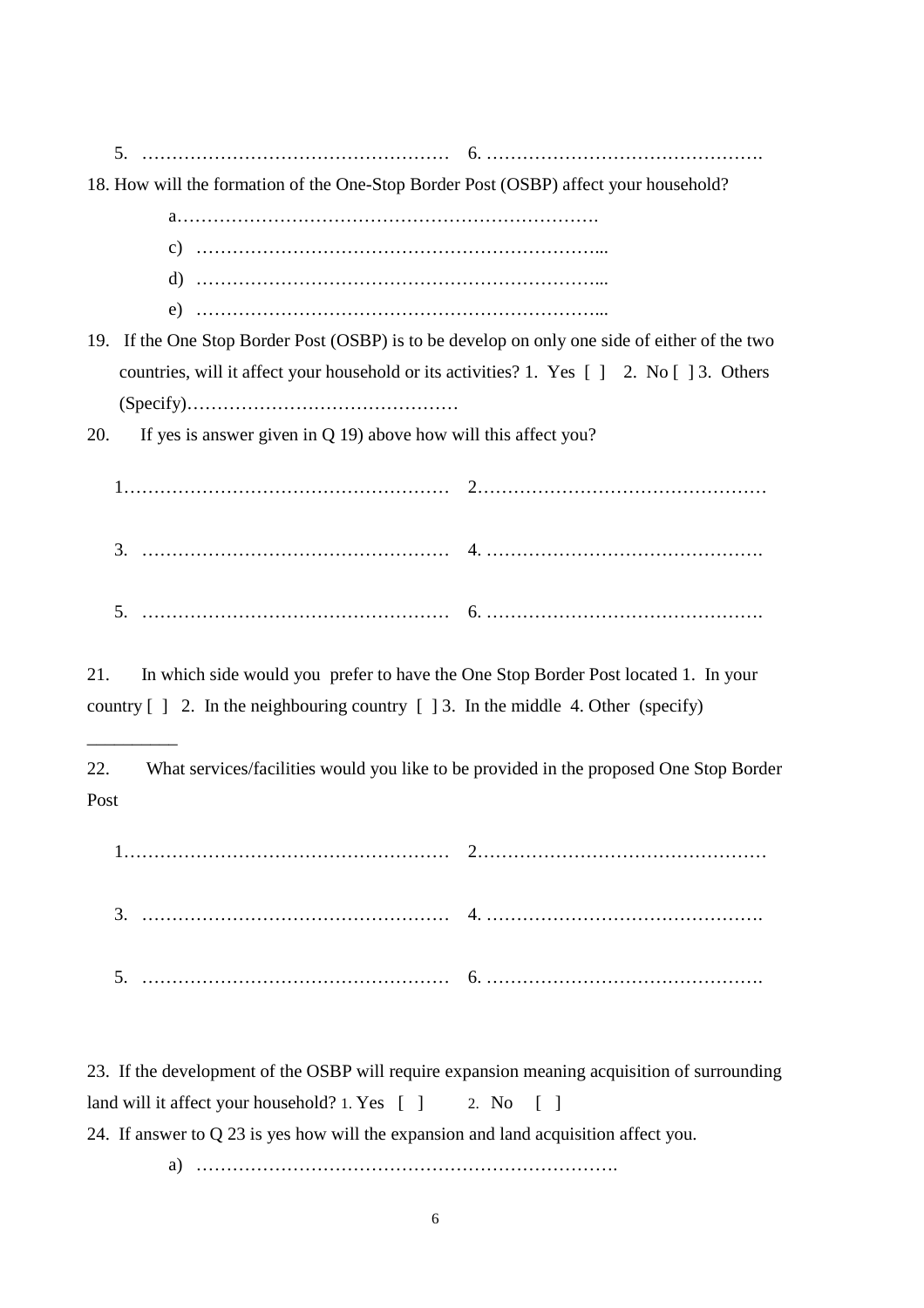- b) …………………………………………………………... c) …………………………………………………………...
- d) …………………………………………………………...

25. If property what will be lost list in the table below

| No/S | i)Type of Property | ii) Size $M^2$ , | iii) Material Property | iv) Estimated Value |
|------|--------------------|------------------|------------------------|---------------------|
|      | to be lost         | Acres, Ha        | is made of             |                     |
| 1.   |                    |                  |                        |                     |
| 2.   |                    |                  |                        |                     |
| 3.   |                    |                  |                        |                     |
| 4.   |                    |                  |                        |                     |
| 5.   |                    |                  |                        |                     |
| 6.   |                    |                  |                        |                     |
| 7.   |                    |                  |                        |                     |

26). Who is the legal owner of the property(ies) ……………………………………………….

- 27) How did you/legal owner acquire the land that you occupy currently?...................................
	- 1. Purchased  $\begin{bmatrix} 2. \text{Inherited } \end{bmatrix}$  3. Given by a friend/donor  $\begin{bmatrix} 1 \end{bmatrix}$

4. Given by Government [ ] 5. Other Specify ……………………..

- 28) If answer given to answer Q 27)b above is (1.) meaning purchased, how much do you estimate the current land value to be (quote currency)
- 29) Do you have legal documents proving ownership of the land? post 1. Yes [ ]2. No [ ] 3. Other (Specify) [ ] (kindly provide a copy)

30) What is the entire size of land (Size M<sup>2</sup> , Acres, Ha) \_\_\_\_\_\_\_\_\_\_

31. If land acquisition will involve resettlement do you have alternative land to relocate to?

1. Yes [ ] 2. No [ ]

32. If yes is answer given in Q32. above where is your land located

1. In the same area but at some distance  $\begin{bmatrix} 1 & 2 \\ 2 & 2 \end{bmatrix}$  another area  $\begin{bmatrix} 1 & 3 \\ 0 & 3 \end{bmatrix}$ 

Other Specify ………………………………………………………………………..

33. How far is the alternative land located from your current location……………..km

34 ) If you do not have alternative land and the developer is willing to relocate your family ,

where is your preferred relocation area 1. In the same area  $[$  ] 2. In another area (Specify

name ) [ ] 3. Other Specify …………………………………………………………………..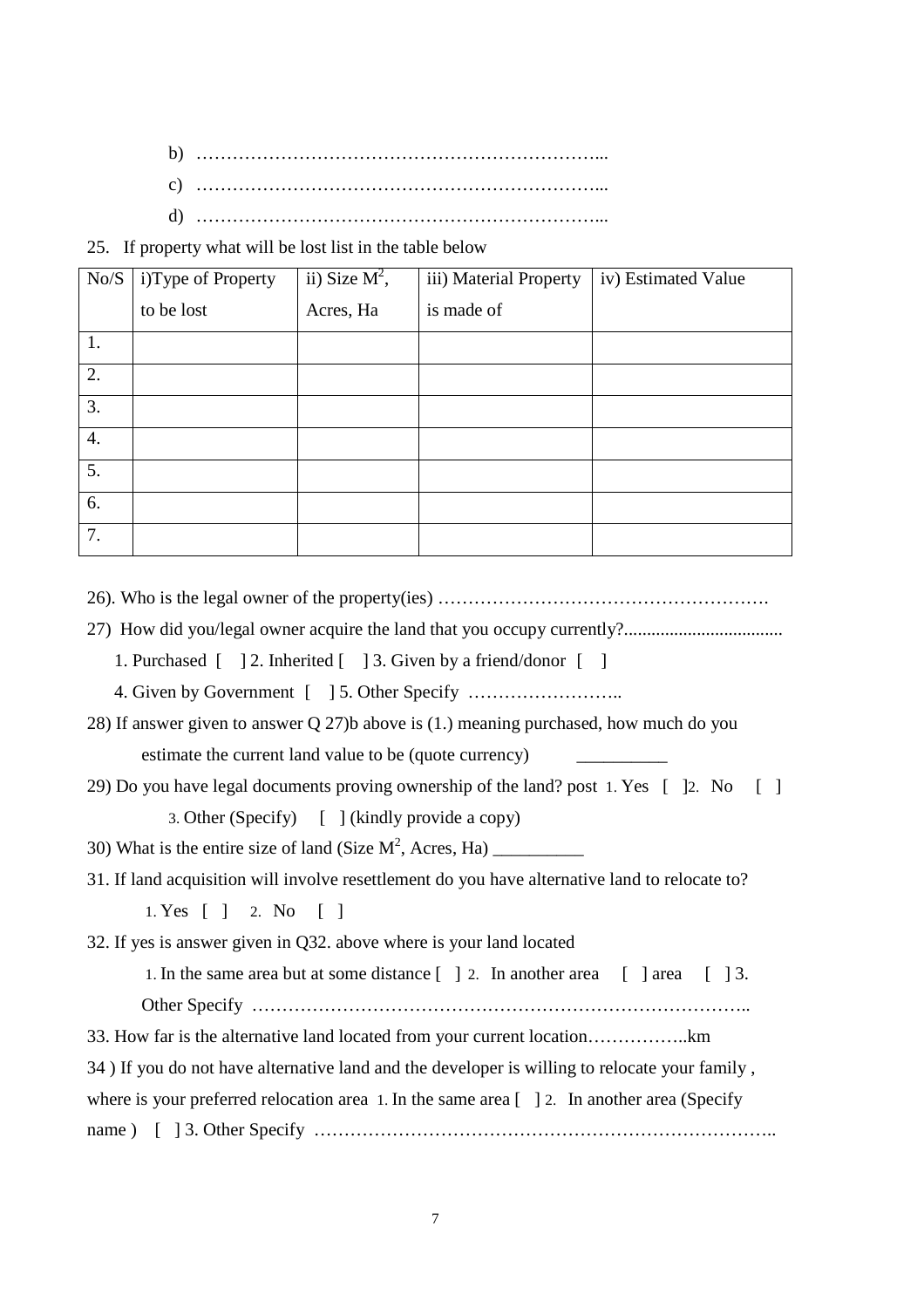35) How far is the area which you have stated in Q 34 above from your current location ………………………………..km

36) What services are provided in your area? (Multiple Answers)

1. Financial Institution [ ] 2. Educational Facilities [ ] 3. Administrative Facilities [ ]

4. Medical Facilities [ ] 5. Market and shops [ ] 6. Others (Specify) \_\_\_\_\_\_\_\_\_\_

37) If resettlement and relocation is to take place will it adversely affect your access to these services? 1. Yes  $\begin{bmatrix} 1 & 2 \\ 0 & 1 \end{bmatrix}$  2. No  $\begin{bmatrix} 1 & 3 \\ 0 & 3 \end{bmatrix}$  Others (specify)

38) What social dynamism is likely to hinder resettlement in of the affected people

| resettlement   |                                                                   | 39) What would you like the concerned authority to do for the affected people before/during |
|----------------|-------------------------------------------------------------------|---------------------------------------------------------------------------------------------|
|                |                                                                   |                                                                                             |
| 5.             |                                                                   |                                                                                             |
|                | <b>Sanitation and Social Amenities</b>                            |                                                                                             |
|                | 40. What is the source of your drinking water? (Multiple Answers) |                                                                                             |
| a.             | Tap Water                                                         |                                                                                             |
| $\mathbf b$ .  | Boreholes/Shallow Well.                                           |                                                                                             |
| $\mathbf{c}$ . | Dam                                                               |                                                                                             |
| $d_{\cdot}$    | River/Stream                                                      |                                                                                             |
| e.             | Spring                                                            |                                                                                             |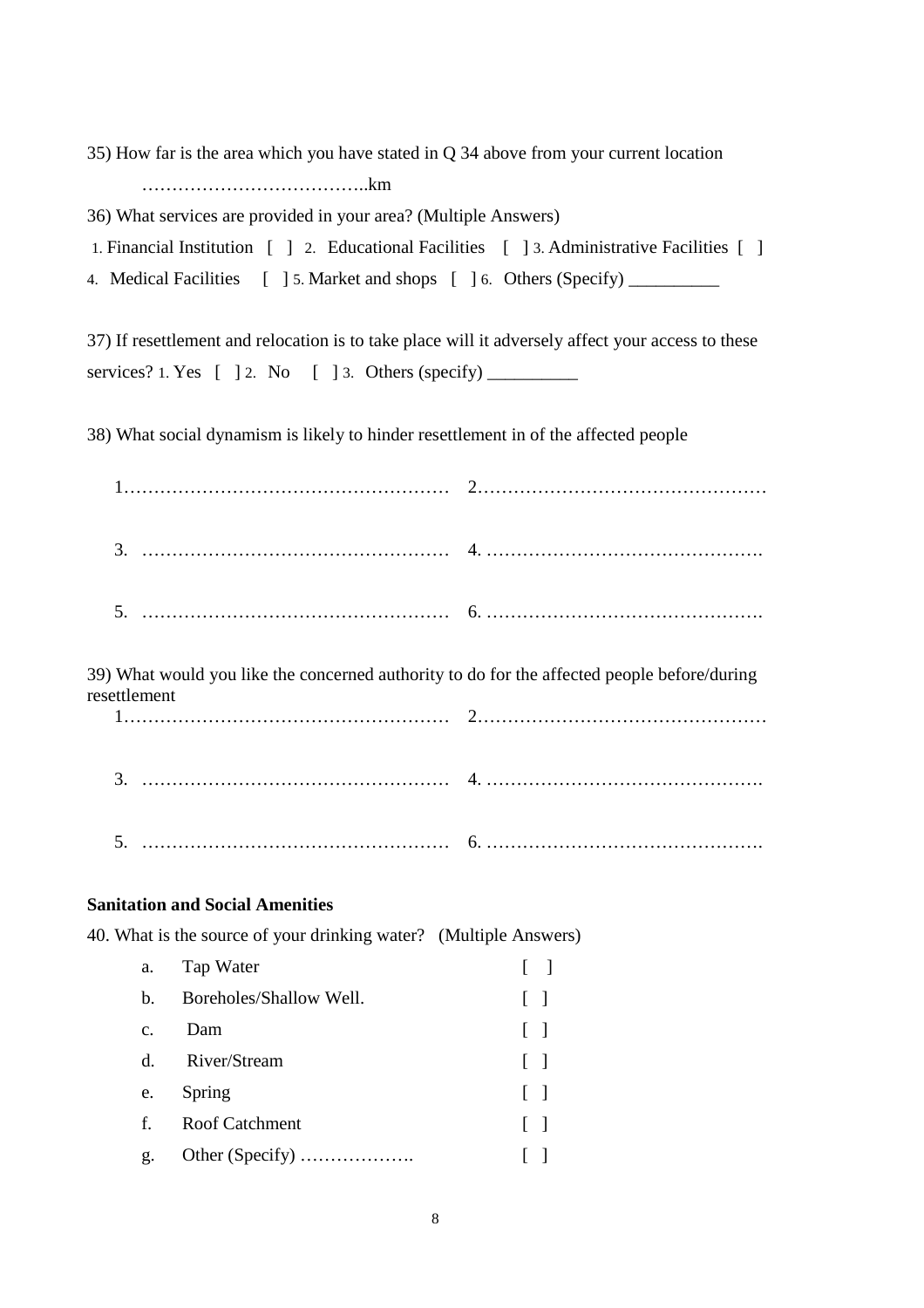| 41. How far away is the water source?<br>Km                                                                     |
|-----------------------------------------------------------------------------------------------------------------|
| have?<br>42. What kind of sanitation facility do you                                                            |
| Cistern Flush Toilet<br>$\lceil \; \rceil$<br>a)                                                                |
| Pit latrine<br>b)                                                                                               |
| VIP latrine<br>$\mathbf{c})$<br>$[\ ]$                                                                          |
| Others (Specify)<br>$\rm d)$<br>$[\ ]$                                                                          |
| 43. Does your household have solid waste management facilities? 1. Yes [ ] 2. No [ ]                            |
|                                                                                                                 |
| 45) Does the way you handle your liquid and solid waste affect your health? 1. Yes []                           |
|                                                                                                                 |
| 46) Is your source of water good for your health 1. Yes [ ] 2. No [ ] 3. Others                                 |
|                                                                                                                 |
| 47. i) Do you have electricity supply ? 1. $\Box$ Yes 2. $\Box$ No                                              |
| ii) If answer given to $Q$ 47 above is no what sources of energy do you use at your                             |
| household (Multiple Answers Possible) 1. Wood [ ] 2. Kerosene [ ] 3. Solar [ ] 3.                               |
| Others (Specify)                                                                                                |
| 48. Do you have telephone facilities?                                                                           |
|                                                                                                                 |
| 1. Yes<br>2. No<br>$\begin{bmatrix} 1 \end{bmatrix}$<br>$[\ ]$                                                  |
| 49. Which type of telephone facilities do you have?                                                             |
| a) Landline<br>$\begin{bmatrix} \end{bmatrix}$                                                                  |
| b) Mobile<br>$\lceil \; \rceil$                                                                                 |
| $\mathbf{c})$                                                                                                   |
| 50. How do you rate the telephone service that you subscribe to                                                 |
| Above average { 1 } Average { 2 } Below average { 3 } Don't Know { 4 }                                          |
|                                                                                                                 |
| 51 HIV/AIDS                                                                                                     |
| 51.1 Are you aware of the HIV/AIDS pandemic? 1. Yes<br>$\begin{bmatrix} 1 & 2 \\ 2 & 0 \end{bmatrix}$<br>$\Box$ |
| 51.2 If Yes, how did you first hear about it? (Multiple Answers Possible)                                       |
| 1. From friends<br>$\{\quad\}$                                                                                  |
| 2. Newspaper<br>$\{ \quad \}$                                                                                   |
| 3. Radio<br>$\lceil \; \rceil$                                                                                  |
| TV<br>4.<br>$\lceil \; \rceil$                                                                                  |
| Radio & TV<br>5.<br>$\lceil$ $\rceil$                                                                           |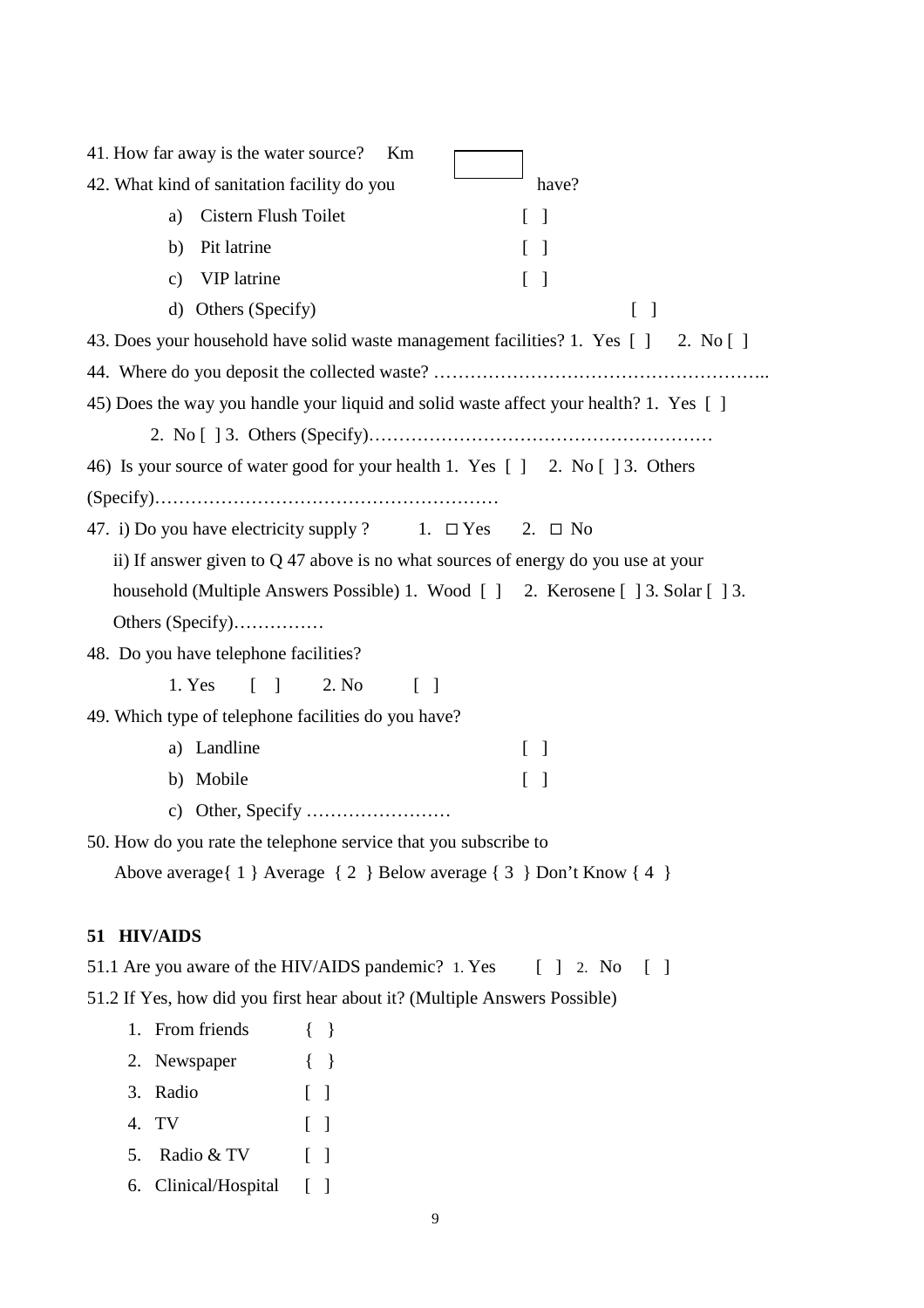|                 | 7. Training<br>$\{\quad\}$             |                                                                    |
|-----------------|----------------------------------------|--------------------------------------------------------------------|
|                 |                                        |                                                                    |
|                 |                                        |                                                                    |
|                 |                                        |                                                                    |
| $\mathbf{ii}$ ) |                                        |                                                                    |
| iii)            |                                        |                                                                    |
|                 | 51.4 Rating of training by respondent: |                                                                    |
| 1.              | Above average                          | $\begin{bmatrix} 1 & 1 \\ 1 & 1 \end{bmatrix}$                     |
| 2.              | Average                                | $\Box$                                                             |
| 3.              | Below average                          | $\Box$                                                             |
| 4.              | Don't Know                             | $\begin{bmatrix} 1 & 1 \\ 1 & 1 \end{bmatrix}$                     |
|                 |                                        | 51.5. In which ways can HIV/AIDS be prevented?                     |
| $\mathbf{i}$    |                                        |                                                                    |
| $\mathbf{ii}$ ) |                                        |                                                                    |
| iii)            |                                        |                                                                    |
| iv)             |                                        |                                                                    |
|                 | 51.6 Rating by enumerator:             |                                                                    |
|                 | 1. Above Average                       | $\lceil \ \rceil$                                                  |
|                 | 2. Average                             | $\Box$                                                             |
|                 | 3. Below average                       | $\lceil \rceil$                                                    |
|                 |                                        |                                                                    |
| 51.7.           |                                        | In which way can someone suffering from HIV/AIDS be taken care of? |
|                 |                                        |                                                                    |
|                 |                                        |                                                                    |
|                 |                                        |                                                                    |
|                 |                                        |                                                                    |
|                 | 51.8 Rating by enumerator:             |                                                                    |
|                 | a) Above average                       | $\Box$                                                             |
|                 | b) Average                             |                                                                    |
|                 | c) Below average                       |                                                                    |
|                 |                                        |                                                                    |

51.9 . Are there any facilities offering assistance/advice on HIV/AIDS in the area?

| $1 \square Yes$ | 2. $\Box$ No |  |
|-----------------|--------------|--|
|-----------------|--------------|--|

51.10 If Yes! Name them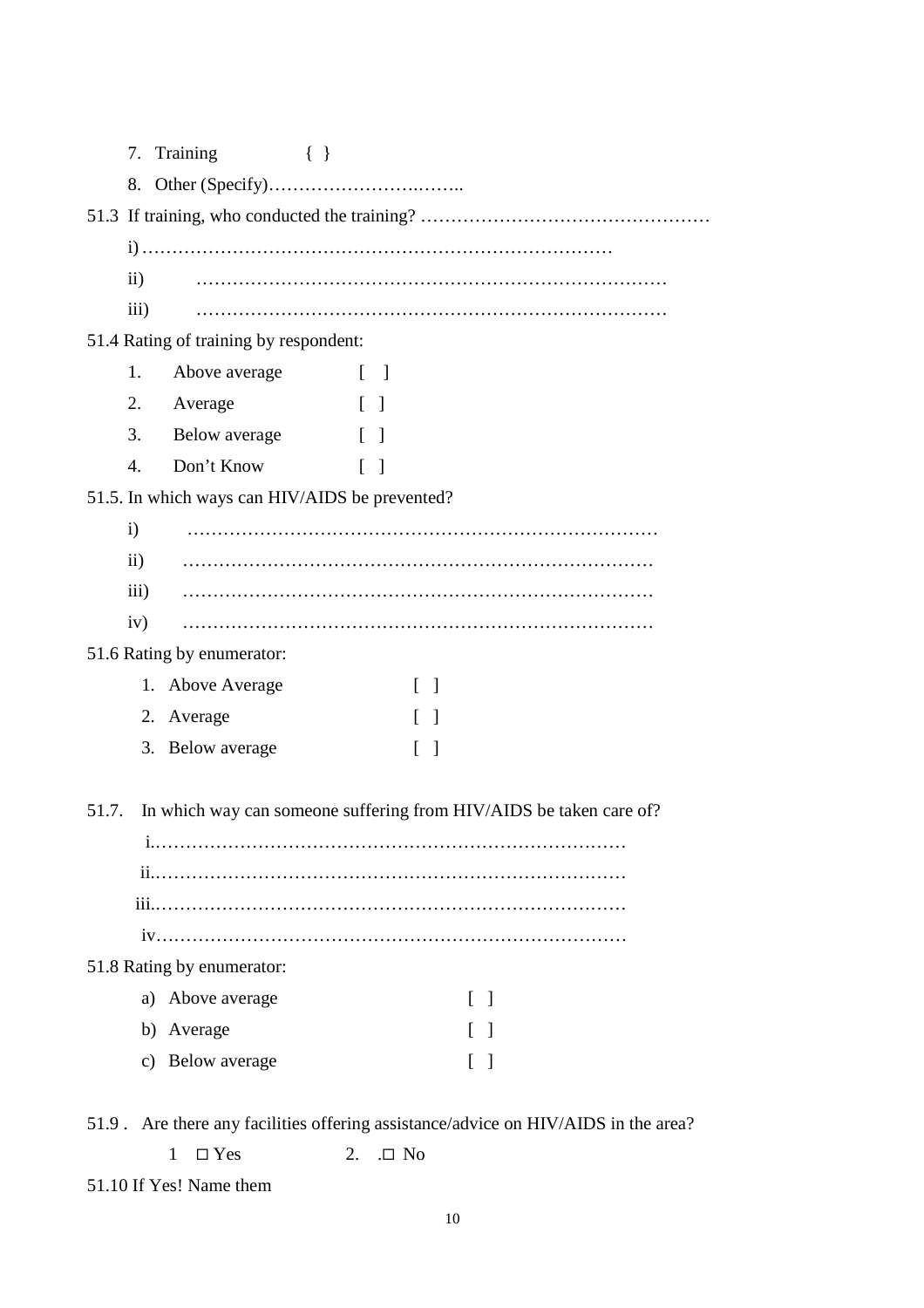| i.            |                                                                        |                |                                                                                                     |
|---------------|------------------------------------------------------------------------|----------------|-----------------------------------------------------------------------------------------------------|
| ii.           |                                                                        |                |                                                                                                     |
| iii.          |                                                                        |                |                                                                                                     |
| iv.           |                                                                        |                |                                                                                                     |
|               |                                                                        |                |                                                                                                     |
|               |                                                                        |                |                                                                                                     |
|               |                                                                        |                | 51.12. i) Have you or any member of your family ever used any of the available facilities e.g. VCT? |
|               | a) Myself                                                              | $\{$           | $\}$                                                                                                |
|               | b) Family member                                                       |                |                                                                                                     |
|               | c) None                                                                |                |                                                                                                     |
|               |                                                                        |                |                                                                                                     |
|               |                                                                        |                |                                                                                                     |
|               |                                                                        |                | 51.13 i) Are the existing facilities providing satisfactory services $Yes \{ \} No \{$<br>$\{\}$    |
|               | ii) If no, what are the problems associated with the services?         |                |                                                                                                     |
| a)            | High Cost of services                                                  |                | $\lceil \; \rceil$                                                                                  |
| b)            | Lack of confidentiality/privacy                                        |                | $\lceil \; \rceil$                                                                                  |
|               | Long distance to the facility                                          |                | $\lceil$ $\rceil$                                                                                   |
| $\mathbf{c})$ |                                                                        |                |                                                                                                     |
| $\rm d)$      | Opening hours                                                          |                | $\lceil$ $\rceil$                                                                                   |
| e)            | Inadequate staff                                                       |                | $\begin{bmatrix} 1 \end{bmatrix}$                                                                   |
| f)            |                                                                        |                |                                                                                                     |
|               | 51.14. i) Have you or your partner used a condom? 1. [ ] Yes 2. [ ] No |                |                                                                                                     |
|               | ii) If no, why not?                                                    |                |                                                                                                     |
|               | a) Cultural beliefs                                                    |                |                                                                                                     |
|               | Religious beliefs<br>b)                                                |                |                                                                                                     |
|               | Non availability<br>$\mathbf{c})$                                      |                |                                                                                                     |
|               | d) Other                                                               |                |                                                                                                     |
|               | iii) If Yes, was it<br>$[$ ] Male?<br>$\mathbf{1}$<br><b>or</b>        | $\overline{2}$ | Female condom?<br>L                                                                                 |
|               | iv) If Yes, where did you obtain the condoms?                          |                |                                                                                                     |
|               | From a condom dispenser<br>a)                                          |                |                                                                                                     |
|               | In a public toilet<br>b)                                               |                |                                                                                                     |
|               | In a boarding/lodging house<br>$\mathbf{c})$                           |                |                                                                                                     |
|               | From a shop/kiosk<br>$\rm d$                                           |                |                                                                                                     |
| 51.15 i)      | Did you pay for the condoms?                                           |                |                                                                                                     |